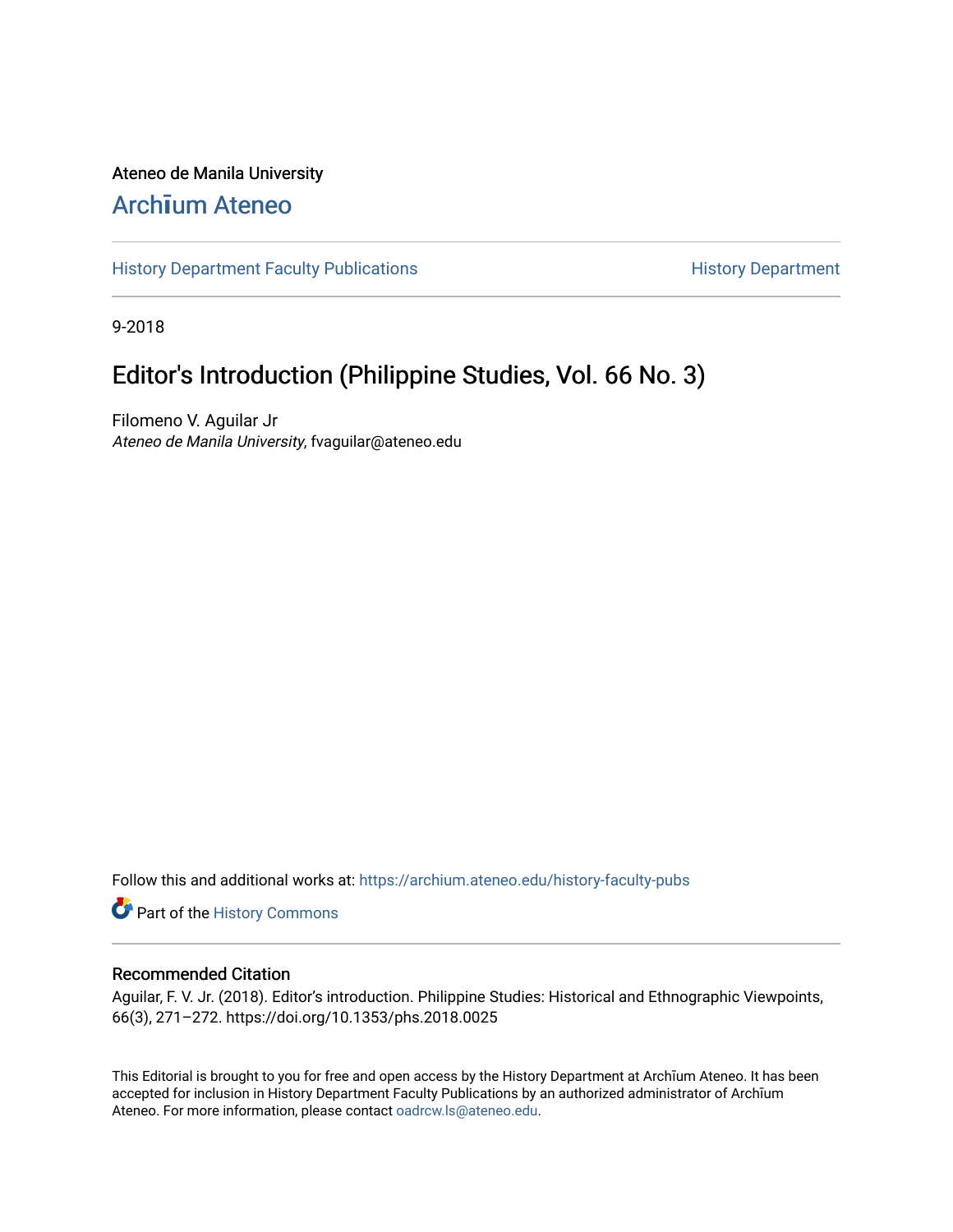# philippine studies: historical and ethnographic viewpoints

Ateneo de Manila University • Loyola Heights, Quezon City • 1108 Philippines

### Editor's Introduction

Filomeno V. Aguilar Jr.

*Philippine Studies: Historical and Ethnographic Viewpoints* vol. 66 no. 3 (2018): 271–72

Copyright © Ateneo de Manila University

*Philippine Studies: Historical and Ethnographic Viewpoints* is published by the Ateneo de Manila University. Contents may not be copied or sent via email or other means to multiple sites and posted to a listserv without the copyright holder's written permission. Users may download and print articles for individual, noncommercial use only. However, unless prior permission has been obtained, you may not download an entire issue of a journal, or download multiple copies of articles.

Please contact the publisher for any further use of this work at philstudies.soss@ateneo.edu.

http://www.philippinestudies.net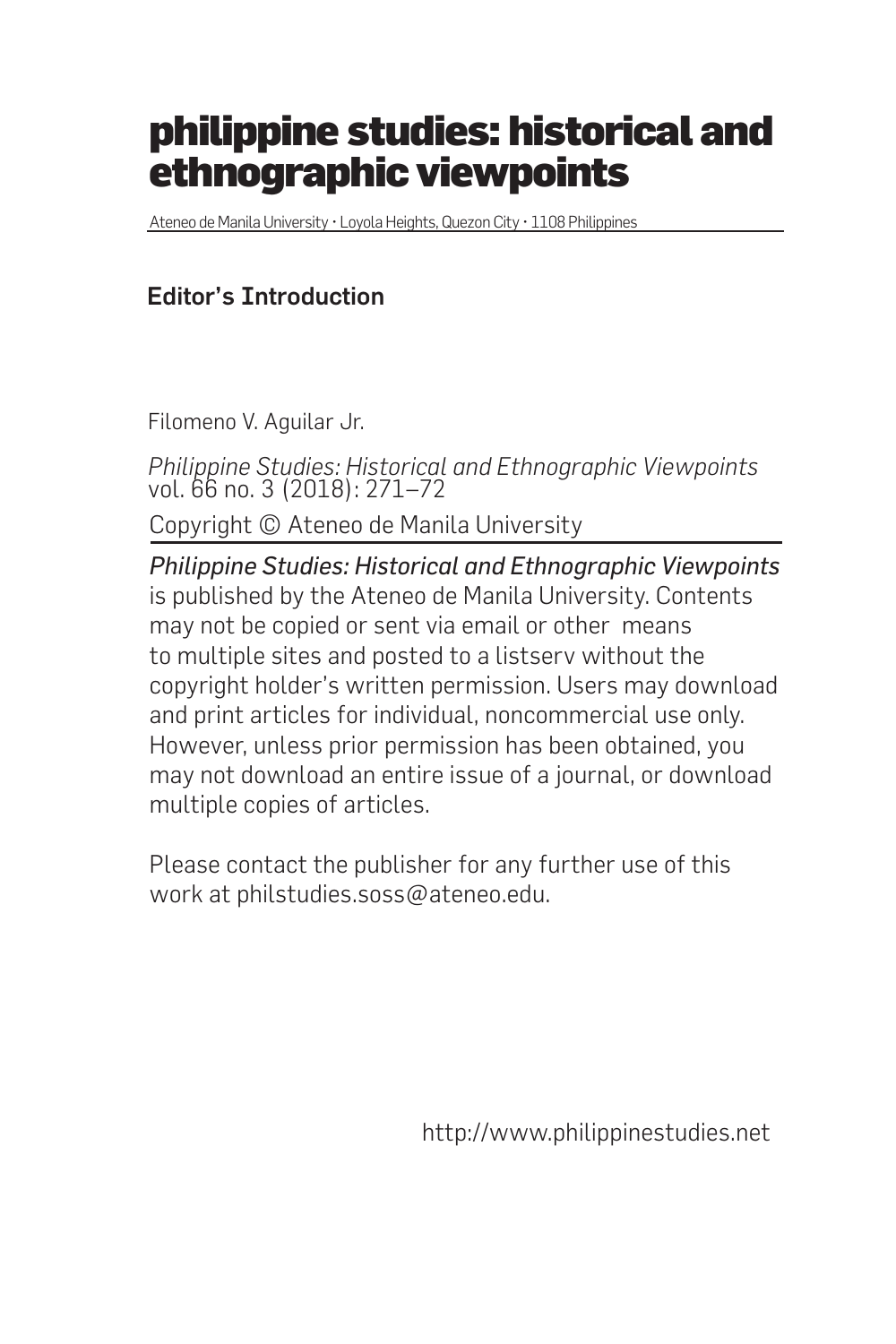# Editor's Introduction

hat interpretations of the past can vary is an accepted dictum among<br>historians. But despite the constant debate and interlocution,<br>historians aim at truth—in light of which they seek the most<br>plausible explanation of the historians. But despite the constant debate and interlocution, historians aim at truth—in light of which they seek the most plausible explanation of the past based on the available evidence. rule, however, is not a mere case of advancing a different interpretation. Based on an analysis of three social media productions, including two widely shared videos, Victor Felipe Bautista argues that "Marcos apologists and supporters" adhere to a fantasy, which frames the "factual inconsistencies" they choose to believe. Bautista employs Žižekian philosophy and psychoanalysis to decipher this fantasy. Revisionists understand the past in terms of (a) the "glorious past" under a benevolent Marcos, (b) "the Fall" supposedly orchestrated by Corazon "Cory" Aquino in a Dilawan (Yellow) conspiracy, and (c) the "dark" present, when Marcos is said to be a "victim of black propaganda." This narrative structure—of the possession, loss, and reclamation of the Great Nation, also known as New Society (*Bagong Lipunan*)—is uncannily similar to the standard linear emplotment of nationalist history, a parallelism that gives it a ring of truth.

Bautista argues that Marcosian revisionists identify with Marcos as father (thus a *père-version*), who truly loved the country and built the New Society. However, Cory is deemed as the maternal Other—the m(Other)—who lacked everything that Marcos had, yet conspired to usurp the father's power, enabling her to steal the jouissance of Marcos and his devotees and depriving the nation of Marcos's greatness, resulting in the people's ignorance and poverty and in societal decline. Revisionists thus seek the reimposition of martial law to retrieve the object of their desire, the utopian Great Nation/New Society that never existed but was conjured in the very process of fantasy creation.

If critics of Marcos point to human rights violations, this fantasy would say that as father Marcos was justified to punish the "troublemakers" (*pasaway*) and that great leaders break the law to enforce the law. If critics point to Marcos's ill-gotten wealth, the riposte is that Marcos's greatness made him amass his gold, now sequestered in the Bangko Sentral ng Pilipinas Security Complex on East Avenue. Thus, to argue against revisionists on the basis of "facts" will fail to unsettle this worldview. Bautista contends that the best way